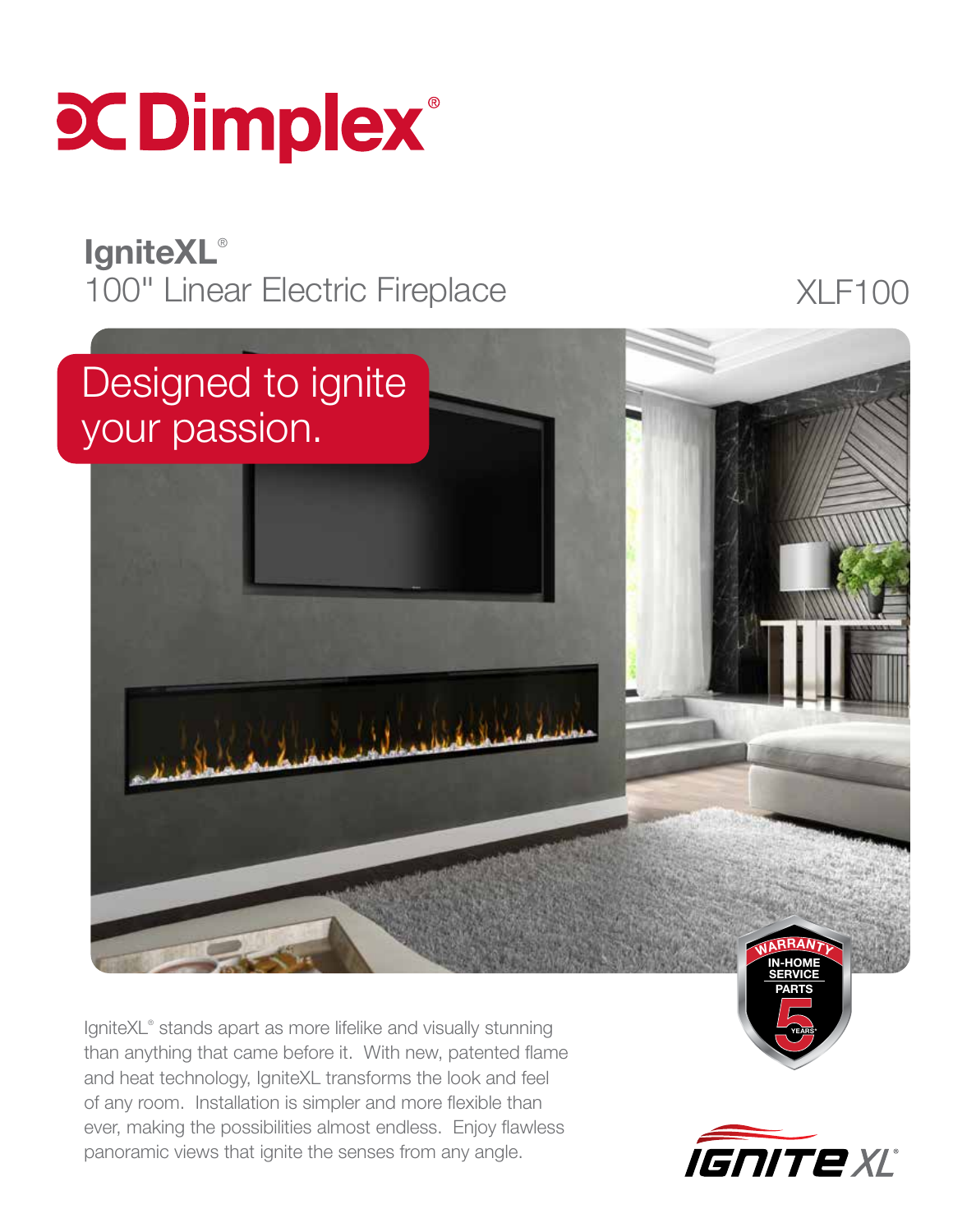# **C Dimplex**®



# **IgniteXL®** 100" Linear Electric Fireplace XLF100



### Color Themes



### **Accessories**



100" Driftwood and River Rock Accessory Package (LF100DWS-KIT)



100" IgniteXL Trim Kit (XLFTRIM100) Allows installation of IgniteXL in 2"x4" wall construction. 102-3/4" x 18-1/4" x 1-7/8" (261.0 cm x 46.2 cm x 4.6 cm)

| 120 Volts   1,500 Watts   5,118 BTU |  |
|-------------------------------------|--|
| 240 Volts   2,500 Watts   8,530 BTU |  |

| Model #       | <b>Description</b>                                                        | Lbs/Kg     | l UPC-                     | W <sub>tv</sub><br><b>Carton Dimensions (WxHxD)</b> |                                                  |                              | Cube            |                |
|---------------|---------------------------------------------------------------------------|------------|----------------------------|-----------------------------------------------------|--------------------------------------------------|------------------------------|-----------------|----------------|
|               |                                                                           |            |                            |                                                     | <b>Inches</b>                                    | cm                           | ft <sup>3</sup> | m <sup>3</sup> |
| <b>XLF100</b> | 100" IgniteXL Linear<br><b>Electric Fireplace</b>                         |            | 170.4 / 77.4 781052 104594 | 5 vr.                                               | $106 - 3/8 \times 21 - 1/4 \times 12$            | 270.2 x 54.0 x 30.5          | 15.7 0.44       |                |
| LF100DWS-KIT  | 100" Driftwood and River 7.0/3.17(x2) 781052 104617<br>Rock Accessory Kit |            |                            |                                                     | $34 - 1/4 \times 5 - 7/8 \times 8 - 1/8$<br>(x2) | 87.2 x 14.98 x 20.57<br>(x2) | 0.94 0.02       |                |
| XLFTRIM100    | 100" IgniteXL Linear<br>Electric Fireplace Trim Kit                       | 13.2 / 6.0 | 781052 107984              | $1 \text{ yr}$ .                                    | $107 \times 3 - 3/4 \times 6 - 7/8$              | 272.0 x 9.3 x 17.5           |                 | 1.56 0.04      |

Specifications, finishes and dimensions are subject to change. <sup>†</sup>Limited warranty. ©2020 Glen Dimplex Americas SE-019 FOT-022420 SE-019-R07-022420

| <b>Features</b>  |                                                                                                                                                                                                         |  |  |  |  |
|------------------|---------------------------------------------------------------------------------------------------------------------------------------------------------------------------------------------------------|--|--|--|--|
|                  | Multi-Fire XD <sup>®</sup> Flame Effect<br>Vivid flames that are brighter and<br>more lifelike day or night.                                                                                            |  |  |  |  |
| $\blacktriangle$ | <b>Less Frame, More Flame</b><br>Clean front face with minimal trim<br>makes the dazzling flames the<br>focal point.                                                                                    |  |  |  |  |
| ♨                | Comfort\$aver® Heating System<br>Safe ceramic heat, plus 11% energy<br>savings, warms up to 1,000 sq. ft.                                                                                               |  |  |  |  |
| EK 1             | <b>Media Accent Colors</b><br>Choose from a variety of brilliant color<br>themes or cycle through a range<br>of colors using the custom mode,<br>freezing on the hue of your choice.                    |  |  |  |  |
|                  | Helgeless Design<br>Installs without trim to stone,<br>brick and other solid finish<br>materials; includes trim for<br>drywall and tile surfaces.                                                       |  |  |  |  |
| JE.              | <b>Precision Thermostat</b><br>Electronic thermostat maintains room<br>temperature within 1/2°C (1°F) for<br>perfect comfort and increased energy<br>efficiency.                                        |  |  |  |  |
|                  | <b>Built-in Touch Controls</b><br>Settings and temperature display are<br>hidden when not in use.                                                                                                       |  |  |  |  |
|                  | <b>Heat Boost</b><br>Quickly warms a room by delivering<br>maximum heat output for a<br>pre-determined amount of time.                                                                                  |  |  |  |  |
| 0                | <b>Mood-maker Remote</b><br>Customize the light color and<br>intensity for a fireplace that reflects<br>your personality.                                                                               |  |  |  |  |
|                  | <b>Seamless Installation</b><br>Low-profile design fully recesses in<br>$2" \times 6"$ wall construction and $2" \times 4"$<br>with optional trim. Hardwire using<br>120V or 240V for powerful heating. |  |  |  |  |
| Œ                | <b>Hardwire or Plug-in</b><br>Includes 120V plug-in cord kit or<br>hardwire to 120V / 240V power<br>supply.                                                                                             |  |  |  |  |
|                  | Cool-touch Glass                                                                                                                                                                                        |  |  |  |  |

Glass remains cool making it safe for children and pets in any location.